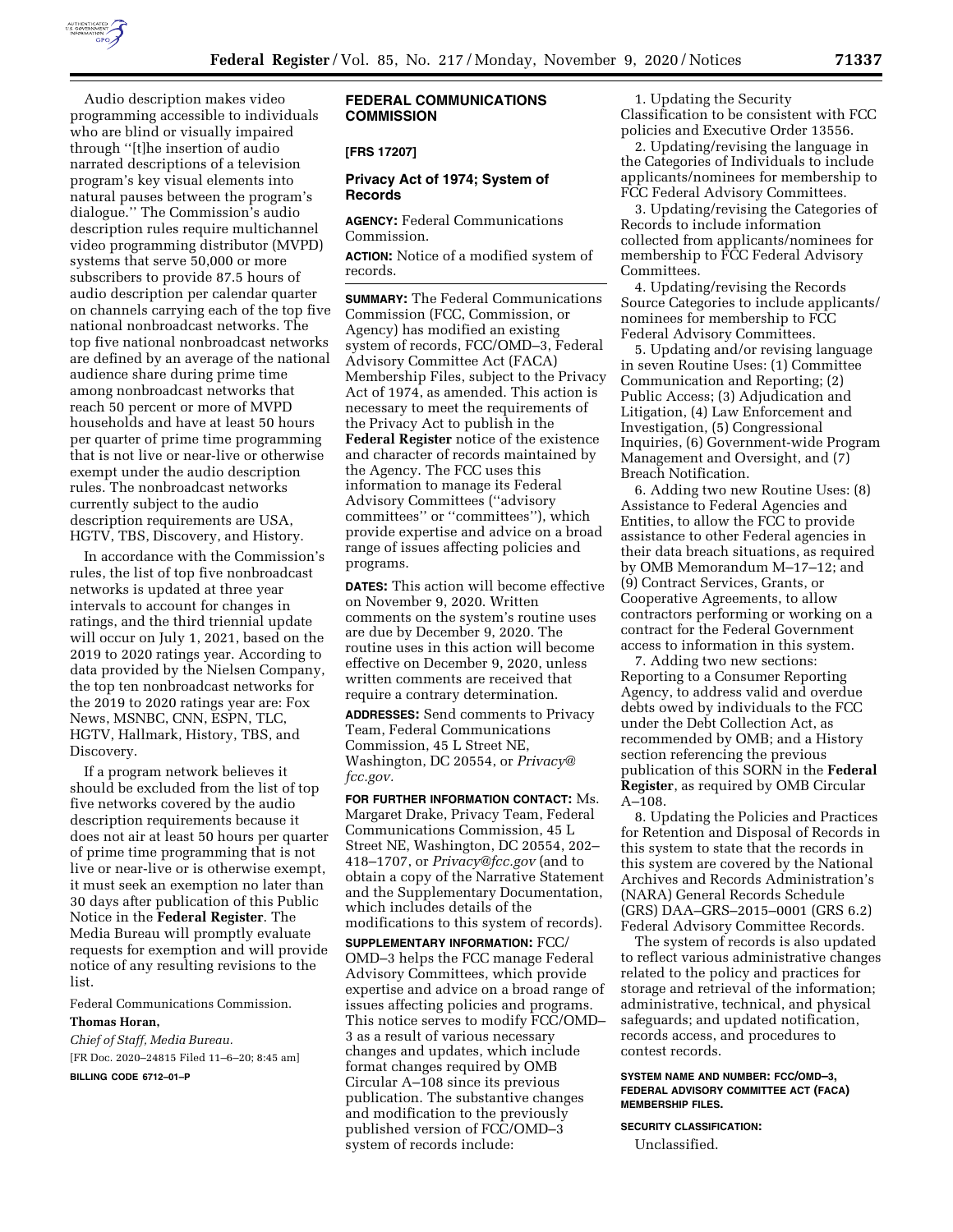#### **SYSTEM LOCATION:**

1. General Files (stored electronically): Associate Managing Director—Performance Evaluation and Records Management (PERM), Office of Managing Director (OMD), Federal Communications Commission (FCC), Washington, DC 20554; (202) 418–7044.

2. Financial Disclosure Files (*i.e.,*  OGE Form 450 and FCC Form A54A): Office of General Counsel (OGC), Federal Communications Commission (FCC), Washington, DC 20554; (202) 418–1720.

3. Committee-Specific Files: Information concerning the FCC's current FACA Committees may be found at: *[https://fcc.gov/about-fcc/](https://fcc.gov/about-fcc/advisory-committees-fcc) [advisory-committees-fcc.](https://fcc.gov/about-fcc/advisory-committees-fcc)*1

### **SYSTEM MANAGER(S) AND ADDRESS:**

Associate Managing Director, Performance Evaluation and Records Management (PERM), Office of Managing Director (OMD), Federal Communications Commission (FCC), Washington, DC 20554.

#### **AUTHORITY FOR MAINTENANCE OF THE SYSTEM:**

Federal Advisory Committee Act (FACA), 5 U.S.C. Appendix 2; 5 U.S.C. App. (''Ethics in Government Act''); and Executive Order (E.O.) 12674 (as modified by E.O. 12731).

### **PURPOSE(S) OF THE SYSTEM:**

This system includes the personally identifiable information (PII) of applicants/nominees and members of the FCC's Federal Advisory Committee ACT (FACA) committees, including but not limited to, their contact data. The information in this system includes, but is not limited to, information that is used to:

1. Communicate effectively and promptly with the FCC's FACA committee applicants, members, individual participants, and administrative assistants;

2. Complete mandatory reports to Congress and the General Services Administration (GSA) about FACA advisory committee matters; and

3. Ensure compliance with all ethical and conflict-of-interest requirements concerning the applicants/nominees and members of the FCC's FACA advisory committees, including the requirements in OGE Form 450.

### **CATEGORIES OF INDIVIDUALS COVERED BY THE SYSTEM:**

The categories of individuals in this system include, but are not limited to:

1. Applicants/Nominees to FACA committees sponsored or co-sponsored by FCC;

2. Members of FACA committees sponsored or co-sponsored by the FCC;

3. Individual participants in FACA working groups/subcommittees (who are not necessarily appointed members of the advisory committee); and

4. Administrative Assistant(s) or other similar contact(s) within the organization that an advisory committee member represents.

### **CATEGORIES OF RECORDS IN THE SYSTEM:**

The categories of records in this system include, but are not limited to:

1. FACA Committee Applicants/ Nominees and Members:

Applicant/Nominee/Member's full name, home address(es), organization represented, home email address(es), home telephone and personal cellphone number(s), fax number(s), resume (*e.g.,*  which includes, but is not limited to the full name, home address, home, cell, and other telephone numbers, home fax number(s), home email address(es), work experience, educational attainment, and references), nominee's qualifications statement, and/or letters of recommendation (*e.g.,* which includes, but is not limited to the reference's name, address, telephone numbers(s), email address(es), and personal evaluation/recommendation of their colleague's job performance, skills, abilities, and related information), Federal lobbyist status (yes/no), area(s) of expertise, and occupation (or title), and tribal, (non-English speaking) linguistic, disability, elderly, and related group affiliation(s), which, are kept with the applicant/nominee/ member's respective advisory committee.

2. Individual participants in FACA working groups/subcommittees (who are not necessarily members of the advisory committee):

Participant's full name, home address(es), organization represented, home email address(es), home telephone and personal cellphone number(s), fax number(s), resume (*e.g.,*  which includes, but is not limited to the full name, home address, home, cell, and other telephone numbers, home fax number(s), home email address(es), work experience, educational attainment, and references), nominee's qualifications statement, and/or letters of recommendation (*e.g.,* which includes, but is not limited to the reference's name, address, telephone numbers(s), email address(es), and personal evaluation/recommendation of their colleague's job performance, skills, abilities, and related information),

Federal lobbyist status (yes/no), area(s) of expertise, and occupation (or title), and tribal, (non-English speaking) linguistic, disability, elderly, and related group affiliation(s), which, are kept with the participant's respective advisory committee.

3. Committee Members' assistants or organizational contacts:

Assistant/organizational contact's full name, home address(es), organization represented, home email address(es), home telephone and personal cellphone number(s), fax number(s), resume (*e.g.,*  which includes, but is not limited to the full name, home address, home, cell, and other telephone numbers, home fax number(s), home email address(es), and related information), Federal lobbyist status (yes/no), area(s) of expertise, and occupation (or title), and tribal, (non-English speaking) linguistic, disability, elderly, and related group affiliation(s), which are kept with the respective advisory committee.

4. Originals or copies of the financial disclosure form, OGE Form 450,<sup>2</sup> and associated vetting documentation, which the FACA committee applicants/ nominees and members may be required to file in accordance with the requirements of the Ethics in Government Act of 1978 and the Ethics Reform Act of 1989, as amended, and E.O. 12674, as modified.

## **RECORD SOURCE CATEGORIES:**

The sources for the information in this system include, but are not limited to, the information that is supplied by individuals applying for membership to the FCC's FACA committees, members of the FCC's FACA committees, individual participants in the FCC's FACA committee working groups/ subcommittees, and advisory committee members' administrative assistants or organizational contacts.

#### **ROUTINE USES OF RECORDS MAINTAINED IN THE SYSTEM, INCLUDING CATEGORIES OF USERS AND THE PURPOSES OF SUCH USES:**

In addition to those disclosures generally permitted under 5 U.S.C. 552a(b) of the Privacy Act, all or a portion of the records or information contained in this system may be disclosed to authorized entities, as is determined to be relevant and necessary, outside the FCC as a routine use pursuant to 5 U.S.C. 552a(b)(3) as follows. In each of these cases, the FCC will determine whether disclosure of the records is compatible with the

<sup>&</sup>lt;sup>1</sup>The list of FACAs covered by the system of records is subject to change, as reflected on the Commission's website.

<sup>2</sup>The PII contained in OGC Form 450 is covered by the Office of Government Ethics' governmentwide system of records, OGE/GOVT–2, Executive Branch Confidential Financial Disclosure Report. *See* 84 FR 47301.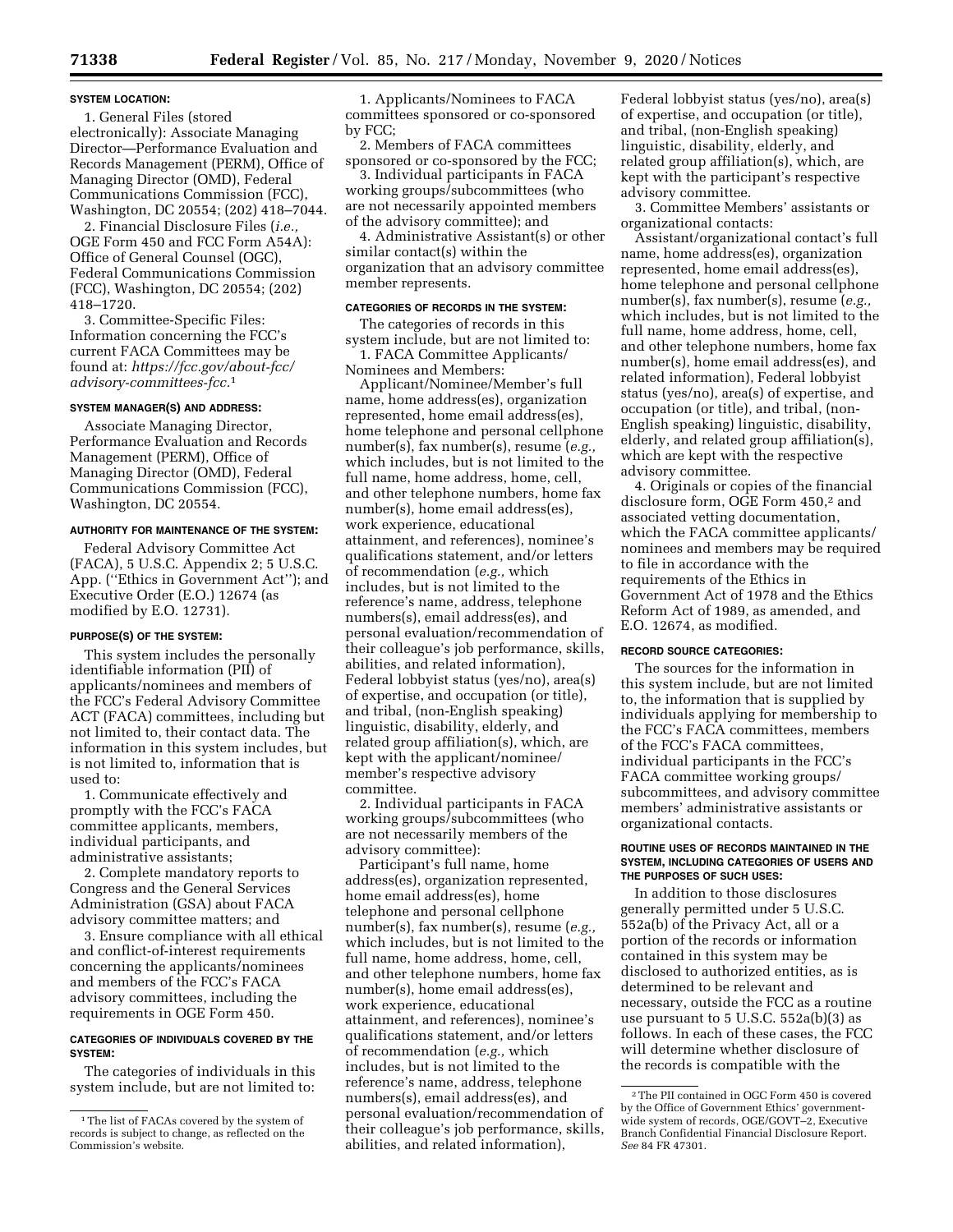purpose(s) for which the records were collected:

1. Committee Communication and Reporting—Records in this system may be disclosed to the Chair (or Vice Chair) of the advisory committee for purposes of determining membership on appropriate subcommittees or assignment of tasks to achieve the committee's goals, and/or used to distribute information to the FACA committee members, their assistants, and other participants for the purposes of conducting meetings, general committee business, and/or preparing reports on the membership and work of the committee.

2. Public Access—The public can access information about the FCC's Federal Advisory Committee Act (FACA) committees at: *[https://](https://www.fcc.gov/about-fcc/advisory-committees-fcc) [www.fcc.gov/about-fcc/advisory](https://www.fcc.gov/about-fcc/advisory-committees-fcc)[committees-fcc,](https://www.fcc.gov/about-fcc/advisory-committees-fcc)* as well as in the searchable database found on the General Services Administration's (GSA) website at *[https://](https://www.facadatabase.gov/FACA/FACAPublicPage) [www.facadatabase.gov/FACA/](https://www.facadatabase.gov/FACA/FACAPublicPage) [FACAPublicPage.](https://www.facadatabase.gov/FACA/FACAPublicPage)* 

3. Adjudication and Litigation—To disclose information to the Department of Justice (DOJ), or to other administrative or adjudicative bodies before which the FCC is authorized to appear, when: (a) The FCC or any component thereof; or (b) any employee of the FCC in his or her official capacity; or (c) any employee of the FCC in his or her individual capacity where the DOJ or the FCC have agreed to represent the employee; or (d) the United States is a party to litigation or has an interest in such litigation, and the use of such records by the DOJ or the FCC is deemed by the FCC to be relevant and necessary to the litigation.

4. Law Enforcement and Investigation—To disclose pertinent information to the appropriate Federal, State, local, or tribal agency responsible for investigating, prosecuting, enforcing, or implementing a statute, rule, regulation, or order, where the FCC becomes aware of an indication of a violation or potential violation of civil or criminal law or regulation.

5. Congressional Inquiries—To provide information to a Congressional office from the record of an individual in response to an inquiry from that Congressional office made at the written request of that individual.

6. Government-wide Program Management and Oversight—To provide information to the General Services Administration (GSA) and/or the Government Accountability Office (GAO) for oversight purposes; to the National Archives and Records Administration (NARA) for use in its

records management inspections; to the Department of Justice (DOJ) to obtain that department's advice regarding disclosure obligations under the Freedom of Information Act (FOIA); or to the Office of Management and Budget (OMB) to obtain that office's advice regarding obligations under the Privacy Act.

7. Breach Notification—To appropriate agencies, entities, and persons when: (a) The Commission suspects or has confirmed that there has been a breach of data maintained in the system of records; (b) the Commission has determined that as a result of the suspected or confirmed breach there is a risk of harm to individuals, the Commission (including its information systems, programs, and operations), the Federal Government, or national security; and (c) the disclosure made to such agencies, entities, and persons is reasonably necessary to assist in connection with the Commission's efforts to respond to the suspected or confirmed breach or to prevent, minimize, or remedy such harm.

8. Assistance to Federal Agencies and Entities—To another Federal agency or Federal entity, when the Commission determines that information from this system is reasonably necessary to assist the recipient agency or entity in: (a) Responding to a suspected or confirmed breach or (b) preventing, minimizing, or remedying the risk of harm to individuals, the recipient agency or entity (including its information systems, program, and operations), the Federal Government, or national security, resulting from a suspected or confirmed breach.

9. Contract Services, Grants, or Cooperative Agreements—To disclose information to FCC contractors, grantees, or volunteers who have been engaged to assist the FCC in the performance of a contract service, grant, cooperative agreement, or other activity related to this system of records and who need to have access to the records in order to perform their activity.

#### **REPORTING TO CONSUMER REPORTING AGENCIES:**

In addition to the routine uses listed above, the Commission may share information from this system of records with a consumer reporting agency regarding an individual who has not paid a valid and overdue debt owed to the Commission, following the procedures set out in the Debt Collection Act, 31 U.S.C. 3701(e).

#### **POLICIES AND PRACTICES FOR STORAGE OF RECORDS:**

The information in this system includes:

1. Paper documents, records, and files (except OGE Form 450 files) that are maintained in file folders in file cabinets in the office suites of the Designated Federal Officers (DFOs) in the Bureaus and Offices (B/Os); these records are generally received electronically, and the DFOs are directed to scan, verify, and electronically file hard copies when received.

2. Electronic data, records, and files that are stored in the FCC's computer network databases; and

3. Original and any copies (paper format) of OGE Form 450 files, documents, and records are maintained in file folders in file cabinets in the OGC office suite.

#### **POLICIES AND PRACTICES FOR RETRIEVAL OF RECORDS:**

1. The FACA records (except OGE Form 450 files and associated vetting documents) are grouped primarily by the name of the FACA committee or subcommittee. Under this filing hierarchy, records are then retrieved by an individual's name; and

2. OGE Form 450 files and associated vetting documents are retrieved by the individual's name or other programmatic identifier assigned to the individual on whom they are maintained.

#### **POLICIES AND PRACTICES FOR RETENTION AND DISPOSAL OF RECORDS:**

The information in this system is maintained and disposed of in accordance with the National Archives and Records Administration (NARA) General Records Schedule DAA–GRS– 2015–0001 (GRS 6.2) Federal Advisory Committee Records:

• Substantive Committee Records

 $\circ$  Records documenting the establishment and formation of committees and their significant actions and decisions. Refer to agency administrative procedures to ascertain if these records are held by the CMO, or DFO. Only one copy of each record is considered permanent. These are Permanent records and will be transferred to the National Archives at the time that related permanent records are transferred (DAA–GRS–2015–0001– 0001).

• Substantive Audiovisual Records  $\circ$  Records include audiotapes, videotapes, and/or other recordings of meetings and hearings not fully transcribed; captioned formal and informal analog or digital photographs, and any related finding aids, of committee members and staff, meetings, or hearings; and posters (2 copies) produced by or for the committee. These